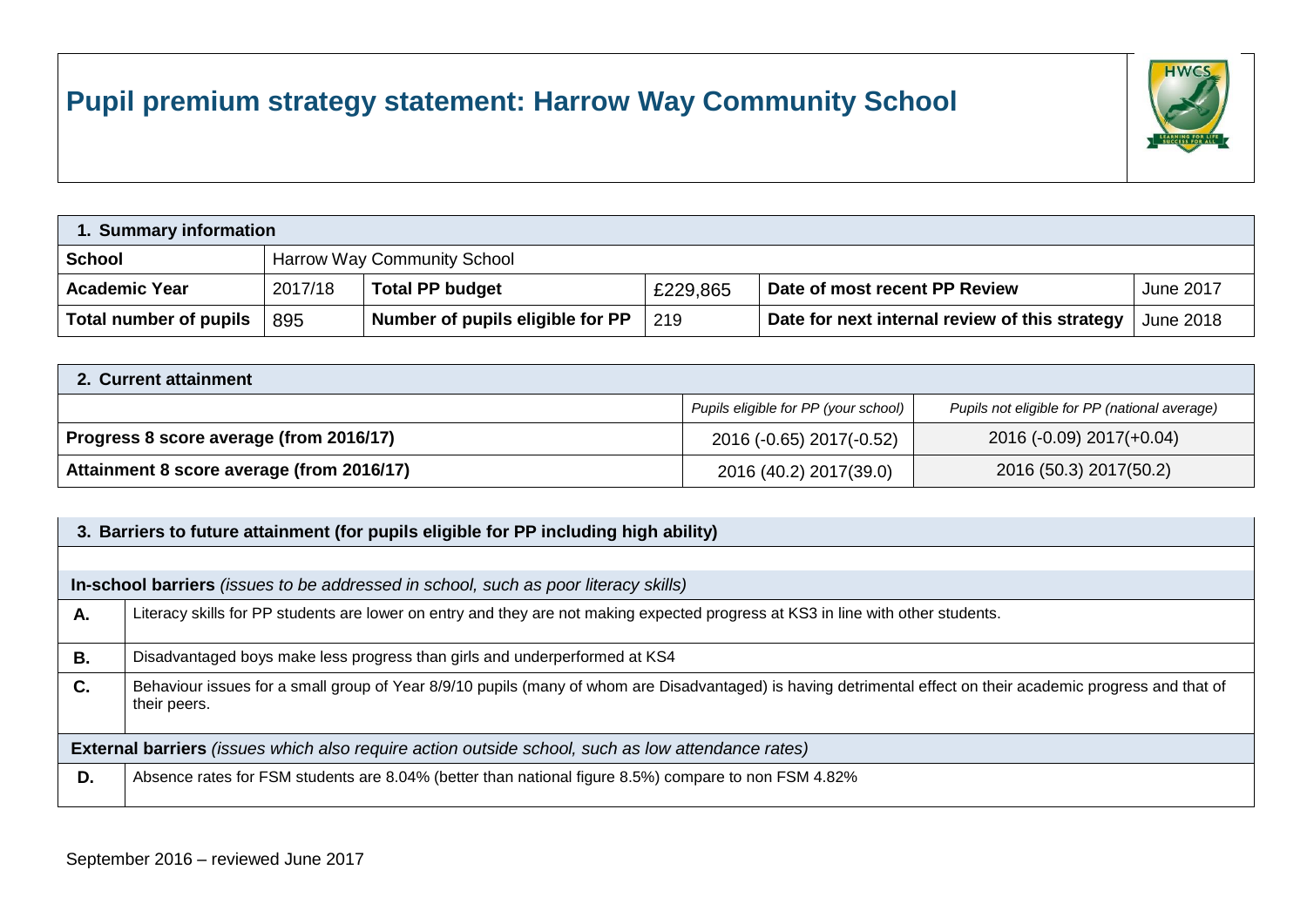|           | 4. Outcomes                                                                                               |                                                                                                                                                                                                                                                                                                                                                                                                                                                                                                                                                                                               |  |  |  |  |
|-----------|-----------------------------------------------------------------------------------------------------------|-----------------------------------------------------------------------------------------------------------------------------------------------------------------------------------------------------------------------------------------------------------------------------------------------------------------------------------------------------------------------------------------------------------------------------------------------------------------------------------------------------------------------------------------------------------------------------------------------|--|--|--|--|
|           | Desired outcomes and how they will be measured                                                            | Success criteria                                                                                                                                                                                                                                                                                                                                                                                                                                                                                                                                                                              |  |  |  |  |
| Α.        | Good or outstanding levels of progress for Pupil Premium students at least in line with 'other' students. | Disadvantaged students make progress by the end of the year that is at<br>least in line with 'other' students so that at least 50% exceed progress<br>targets and 100% meet expected targets (other students) still make at<br>least the expected progress. Evidenced using scheduled assessments<br>and testing. Focus on progress in core subjects but progress monitored in<br>all departments.                                                                                                                                                                                            |  |  |  |  |
| <b>B.</b> | Improved rates of progress and attainment for Disadvantaged boys.                                         | Students eligible for PP identified as high attaining from KS2 levels /prior<br>attainment/CATs make as much progress as 'other' pupils identified as<br>high attaining. Across year groups, 85% of these students who are boys<br>are on target for TMG at KS4. In year 7 and 8 effort and attitude is<br>positive for 85% these students. Where they are not, departments are<br>putting in place interventions, monitored by heads of departments and<br>SLT. At KS4 More Able Disadvantaged Boys make at least as much<br>progress as 'other' students and More Able Disadvantaged Girls. |  |  |  |  |
| C.        | Improved behaviour for targeted Year 8/9/10 students                                                      | Fewer behaviour incidents/points recorded for these students on SIMs.<br>Disadvantaged students supported to reduce sanctions/exclusions. Equal<br>or more positive effort and attitude is seen for pupil premium students<br>compared to non pupil premium students and if it is not departments and<br>Heads of Year have a plan to address this.                                                                                                                                                                                                                                           |  |  |  |  |
| D.        | Increased attendance rates for Disadvantaged Students                                                     | Reduce the number of persistent absentees (PA) among pupils eligible<br>for PP to 9% or below. Overall absence among students eligible for PP<br>improves from 8.04% to less than 5 % in line with 'other' students.                                                                                                                                                                                                                                                                                                                                                                          |  |  |  |  |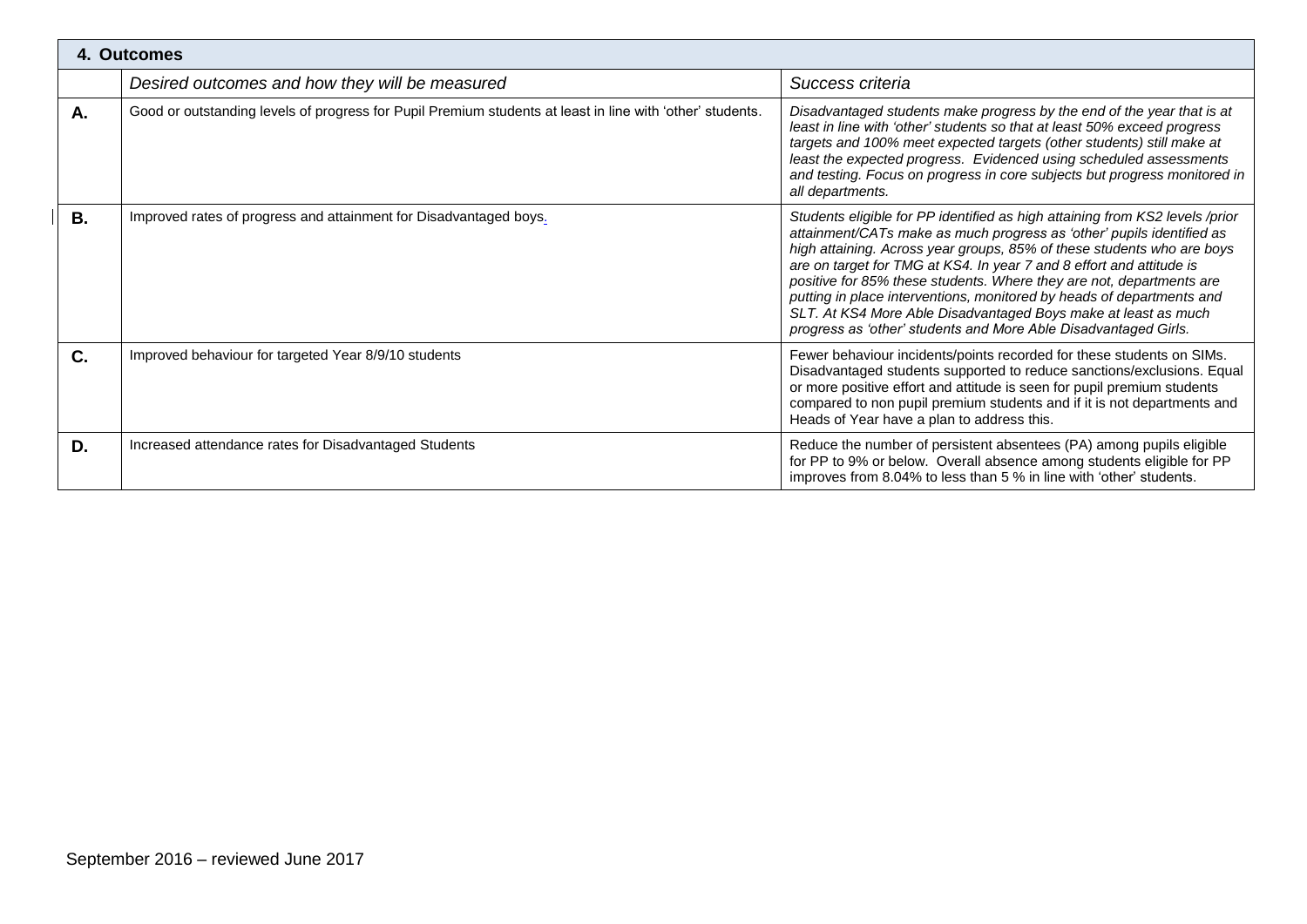| 5. Planned expenditure                                                                                                                                                                                      |                                                                                                                                                                                                                                                                                                                                                                                                                                         |                                                                                                                                                                                                                                                                                                                                                                                                                                                   |                                                                                                                                                                                           |                   |               |
|-------------------------------------------------------------------------------------------------------------------------------------------------------------------------------------------------------------|-----------------------------------------------------------------------------------------------------------------------------------------------------------------------------------------------------------------------------------------------------------------------------------------------------------------------------------------------------------------------------------------------------------------------------------------|---------------------------------------------------------------------------------------------------------------------------------------------------------------------------------------------------------------------------------------------------------------------------------------------------------------------------------------------------------------------------------------------------------------------------------------------------|-------------------------------------------------------------------------------------------------------------------------------------------------------------------------------------------|-------------------|---------------|
| 2017/18<br>Academic year                                                                                                                                                                                    |                                                                                                                                                                                                                                                                                                                                                                                                                                         |                                                                                                                                                                                                                                                                                                                                                                                                                                                   |                                                                                                                                                                                           |                   |               |
| The three headings below enable schools to demonstrate how they are using the Pupil Premium to improve classroom pedagogy, provide targeted support<br>and support whole school strategies.                 |                                                                                                                                                                                                                                                                                                                                                                                                                                         |                                                                                                                                                                                                                                                                                                                                                                                                                                                   |                                                                                                                                                                                           |                   |               |
| i. Quality of teaching for all                                                                                                                                                                              |                                                                                                                                                                                                                                                                                                                                                                                                                                         |                                                                                                                                                                                                                                                                                                                                                                                                                                                   |                                                                                                                                                                                           |                   |               |
| <b>Desired outcome</b>                                                                                                                                                                                      | <b>Chosen action/approach</b>                                                                                                                                                                                                                                                                                                                                                                                                           | What is the evidence<br>and rationale for this<br>choice?                                                                                                                                                                                                                                                                                                                                                                                         | How will you ensure it is<br>implemented well?                                                                                                                                            | <b>Staff lead</b> | <b>Review</b> |
| Good or outstanding levels<br>A)<br>of progress for<br>Disadvantaged students at<br>least in line with 'other'<br>students<br>Improved rates of progress<br>B)<br>and attainment for<br>Disadvantaged boys. | Whole school focus on<br>attainment and progress of<br>Disadvantaged/SEND key<br>groups. Includes CPD and focus<br>for department planning<br>meetings and data meetings.<br>'Breaking Barriers to Learning'<br>booklet issued and launched to<br>staff to inform practice. Pupil<br>Premium department folders<br>updated and reissued to<br>departments to inform planning.                                                           | Progress of Disadvantaged<br>students improving but not in<br>line with peers or national<br>figures.<br>Best practice researched and<br>selected to inform whole school<br>'Breaking Barriers to Learning'                                                                                                                                                                                                                                       | SIP, DIP and staff performance<br>management objectives explicitly<br>linked to Disadvantaged student<br>outcomes                                                                         | NPE/SLT           | SIP review    |
| A) Good or outstanding levels<br>of progress for DAP<br>students at least in line with<br>'other' students<br>B)<br>Improved rates of progress<br>and attainment for<br>Disadvantaged boys.                 | Inset CPD focused on teaching<br>and learning strategies for<br>Disadvantaged students.<br>Continued focus on quality<br>feedback and questioning.<br>Introduction of "FIRST" mantra<br>to support staff practice, to<br>include simple removing of<br>barriers e.g. equipment, access<br>to after school provisions.<br>Higher staff/student ratio in<br>English and maths, ensure<br>correct setting for optimal<br>student progress. | Quality teaching first: We want<br>to offer high quality teaching to<br>all these pupils to drive up<br>results. Best practice<br>researched. Strong evidence to<br>support SIP/whole school focus.<br>In house training provided by<br>consistently outstanding<br>practioners over courses<br>provided by external suppliers -<br>no impact on cover meaning our<br>high quality staff are in front of<br>their classes as often as<br>possible | Metal, learning walk, Peer and<br>performance management<br>observations focused on teaching and<br>learning of Disadvantaged students.<br>Evidence from department planning<br>meetings. | NPE/CL            | SIP review    |
| <b>Total budgeted cost</b>                                                                                                                                                                                  |                                                                                                                                                                                                                                                                                                                                                                                                                                         |                                                                                                                                                                                                                                                                                                                                                                                                                                                   |                                                                                                                                                                                           |                   | £25,000       |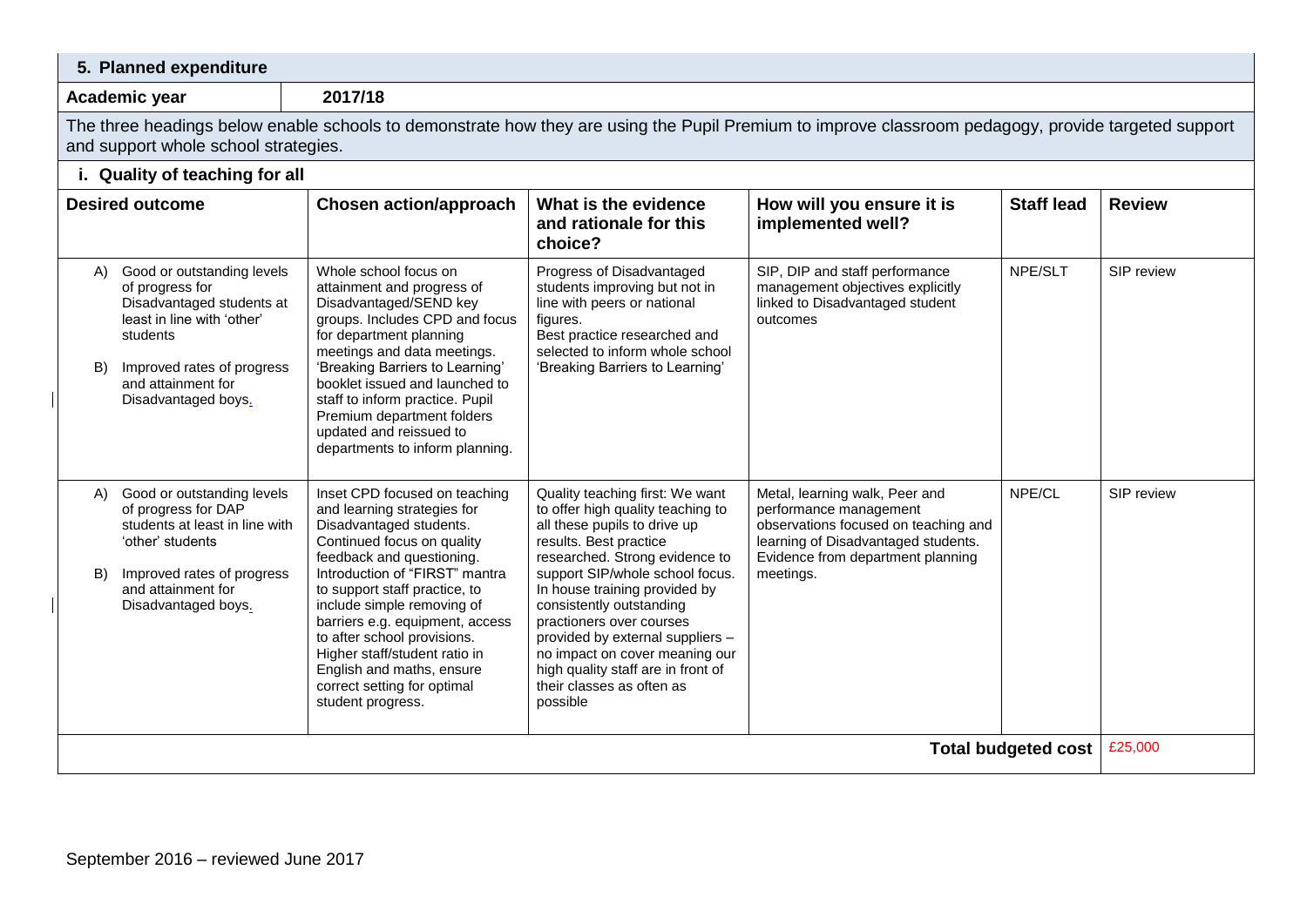| <b>Targeted support</b><br>ii.                                                                                                                                                                               |                                                                                                                                                                                                                                                                                                                                |                                                                                                                                                                                                                                               |                                                                                                                                                                                                      |                      |                                            |
|--------------------------------------------------------------------------------------------------------------------------------------------------------------------------------------------------------------|--------------------------------------------------------------------------------------------------------------------------------------------------------------------------------------------------------------------------------------------------------------------------------------------------------------------------------|-----------------------------------------------------------------------------------------------------------------------------------------------------------------------------------------------------------------------------------------------|------------------------------------------------------------------------------------------------------------------------------------------------------------------------------------------------------|----------------------|--------------------------------------------|
| <b>Desired outcome</b>                                                                                                                                                                                       | <b>Chosen action/approach</b>                                                                                                                                                                                                                                                                                                  | What is the evidence<br>and rationale for this<br>choice?                                                                                                                                                                                     | How will you ensure it is<br>implemented well?                                                                                                                                                       | <b>Staff lead</b>    | When will you<br>review<br>implementation? |
| Good or outstanding levels<br>(A)<br>of progress for<br>Disadvantaged students at<br>least in line with 'other'<br>students<br>Improved rates of progress<br>B)<br>and attainment for<br>Disadvantaged boys. | Member of staff designated TLR<br>responsible for Boy's Progress.<br>Focus for School/Department<br>improvement plans                                                                                                                                                                                                          | Progress of Boys/Pupil Premium<br>boys currently below that of their<br>peers<br>Best practice researched and<br>selected to inform whole school<br>'Breaking Barriers to Learning'                                                           | Regular meetings and feedback to<br>'Data War Room' meetings                                                                                                                                         | NPE/JPT              | War Room Meetings                          |
| Good or outstanding levels<br>A)<br>of progress for<br>Disadvantaged students at<br>least in line with 'other'<br>students<br>Improved rates of progress<br>B)<br>and attainment for<br>Disadvantaged boys.  | Appropriate programme of<br>support in place to support<br>targeted disadvantaged students<br>in relevant subjects.                                                                                                                                                                                                            | Progress of Disadvantaged<br>students currently below that of<br>their peers<br>Best practice researched and<br>selected to inform whole school<br>'Breaking Barriers to Learning'                                                            | Case Review, monitoring, line<br>management meetings. 1-1, paired<br>reading, Arrow, Lexia/Linguaphone,<br>Period 7, homework and study<br>support. Mentoring. Meetings with<br>teachers/tutors/SLT. | NPE/DLG/K<br>RW, SLT | SIP review                                 |
| D - Increased attendance rates<br>for Disadvantaged Students                                                                                                                                                 | Welfare and Attendance officer<br>responsible for monitoring and<br>supporting attendance<br>Appropriate support via Flexible<br>Learning Centre Tutor Group.<br>Support planned for<br>Disadvantaged students with<br>below expected attendance.<br>School attendance reward<br>system supported and adjusted<br>if necessary | Many statistics and guidance<br>including NfER advice for school<br>leaders identifies addressing<br>attendance as a key step for<br>supporting student progress.<br>Other initiatives cannot have<br>impact if students are not in<br>school | Case Review, monitoring of<br>attendance figures, line management<br>meetings, Parents of persistent non-<br>attenders contacted and support<br>plans in place for all year groups. SLT<br>meetings  | NPE/JMC              | Termly                                     |
| <b>Total budgeted cost</b>                                                                                                                                                                                   |                                                                                                                                                                                                                                                                                                                                |                                                                                                                                                                                                                                               |                                                                                                                                                                                                      | £176,750             |                                            |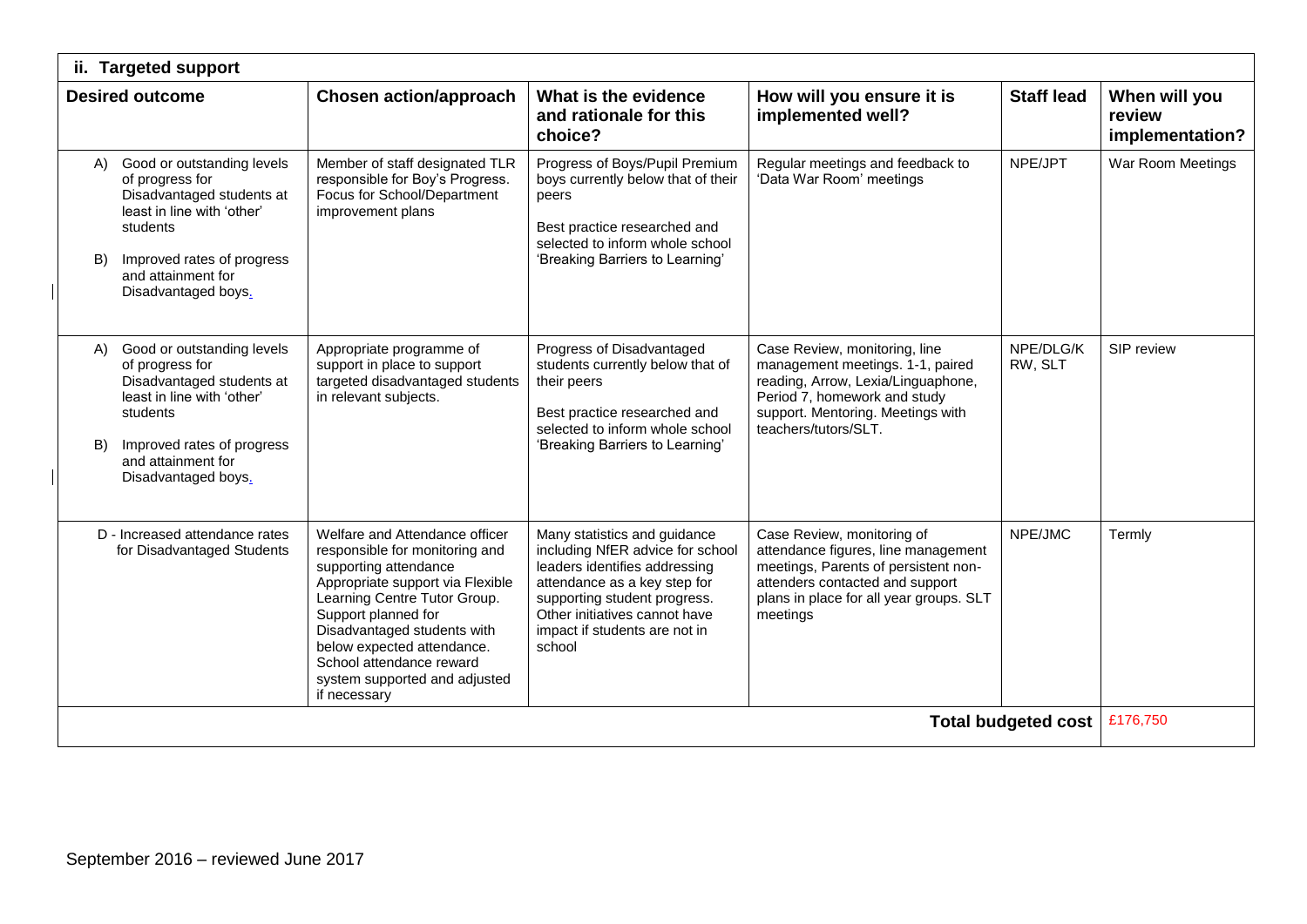| iii.                | Other approaches                                           |                                                                                                                                           |                                                                                                                                                                |                                                                       |                       |                                            |
|---------------------|------------------------------------------------------------|-------------------------------------------------------------------------------------------------------------------------------------------|----------------------------------------------------------------------------------------------------------------------------------------------------------------|-----------------------------------------------------------------------|-----------------------|--------------------------------------------|
|                     | <b>Desired outcome</b>                                     |                                                                                                                                           | What is the evidence<br>and rationale for this<br>choice?                                                                                                      | How will you ensure it is<br>implemented well?                        | <b>Staff lead</b>     | When will you<br>review<br>implementation? |
| C)                  | Improved behaviour for<br>targeted Year 8/9/10<br>students | Protecting Learning Detention<br>SLT support for embedded<br>behaviour management<br>procedure                                            | Supporting quality teaching and<br>progress for all students by<br>offering immediate SLT support<br>for targeted students. Support<br>for all and a deterrent | Behaviour points, case reviews, year<br>team line management meetings | NPE/KRW/S<br>LI       | Termly                                     |
| C)                  | Improved behaviour for<br>targeted Year 8/9/10<br>students | Targeted support and<br>interventions in place based on<br>individual student needs -<br>medium and long term plans.<br>Reduction in FTE. | Different support packages in<br>place to take into account the<br>differing needs of students.<br>Support for staff and progress of<br>all students           | Behaviour points, case reviews, year<br>team line management meetings | KRW / Year<br>leaders | Case Reviews                               |
| Total budgeted cost |                                                            |                                                                                                                                           |                                                                                                                                                                |                                                                       | £18,500               |                                            |

| 6. Review of expenditure                                                                                                                                                                       |                                                                                                                                                                                                                                                                      |                                                                                                                                 |                                                                                 |  |  |
|------------------------------------------------------------------------------------------------------------------------------------------------------------------------------------------------|----------------------------------------------------------------------------------------------------------------------------------------------------------------------------------------------------------------------------------------------------------------------|---------------------------------------------------------------------------------------------------------------------------------|---------------------------------------------------------------------------------|--|--|
| 2017/18                                                                                                                                                                                        |                                                                                                                                                                                                                                                                      |                                                                                                                                 |                                                                                 |  |  |
| i. Quality of teaching for all                                                                                                                                                                 |                                                                                                                                                                                                                                                                      |                                                                                                                                 |                                                                                 |  |  |
| <b>Desired outcome</b>                                                                                                                                                                         | <b>Chosen action/approach</b>                                                                                                                                                                                                                                        | <b>Estimated impact:</b> Did you meet the success<br>criteria? Include impact on pupils not eligible<br>for PP, if appropriate. | <b>Lessons learned</b><br>(and whether you will continue with this<br>approach) |  |  |
| A - Good or outstanding levels of<br>progress for Disadvantaged students<br>at least in line with 'other' students<br>B - Improved rates of progress and<br>attainment for Disadvantaged boys. | Whole school focus on<br>attainment and progress of<br>Disadvantaged/SEND key<br>groups. Includes CPD and focus<br>for 'triad' professional<br>development groups. 'Breaking<br>Barriers to Learning' booklet<br>issued and launched to staff to<br>inform practice. |                                                                                                                                 |                                                                                 |  |  |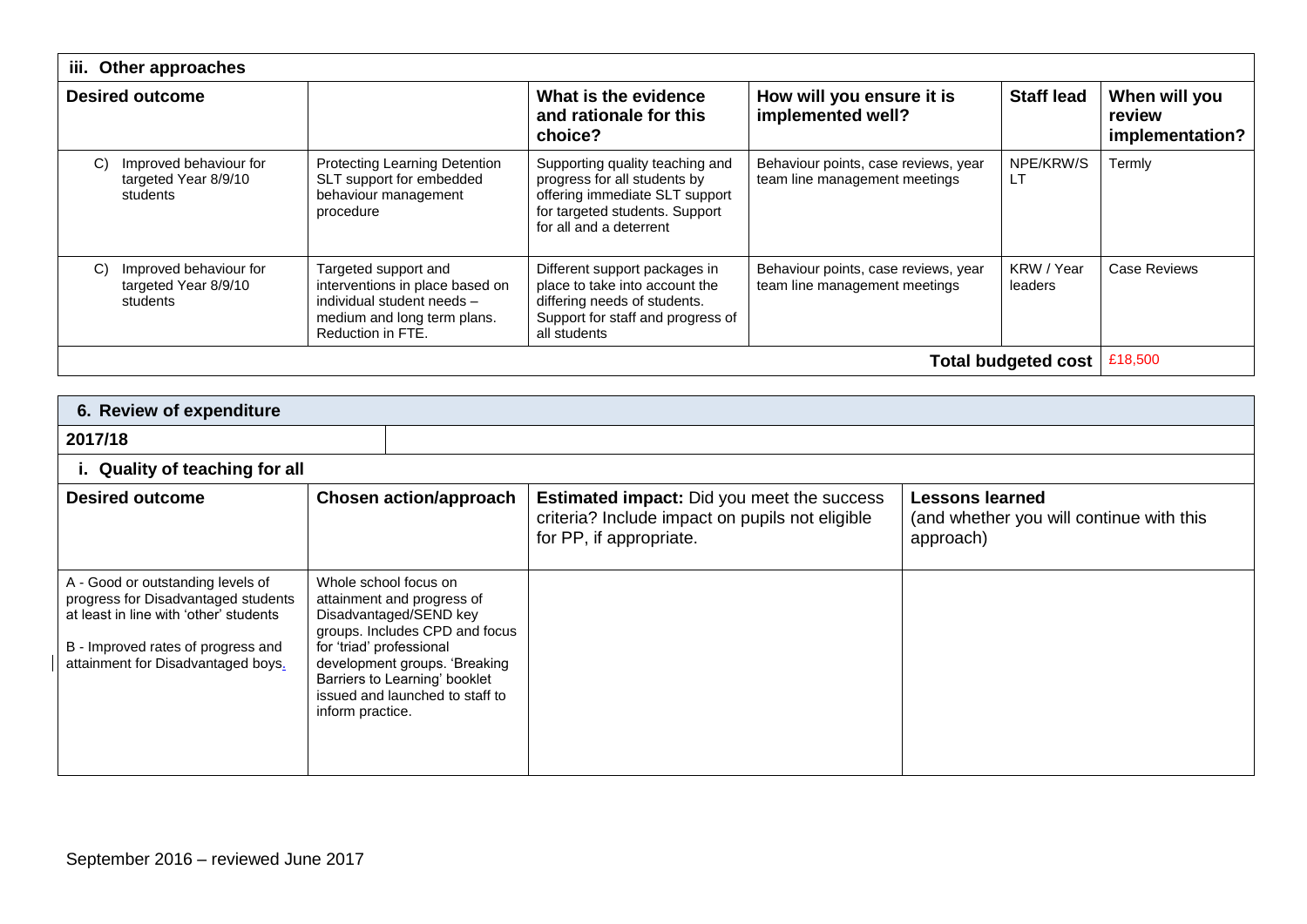| A - Good or outstanding levels of<br>progress for Disadvantaged students<br>at least in line with 'other' students<br>B - Improved rates of progress and<br>attainment for Disadvantaged boys. | Inset CPD focused on teaching<br>and learning strategies for<br>Disadvantaged students.<br>Continued focus on quality<br>feedback and questioning                                                                                                                                                                              |                                                                                                                                 |                                                                                 |
|------------------------------------------------------------------------------------------------------------------------------------------------------------------------------------------------|--------------------------------------------------------------------------------------------------------------------------------------------------------------------------------------------------------------------------------------------------------------------------------------------------------------------------------|---------------------------------------------------------------------------------------------------------------------------------|---------------------------------------------------------------------------------|
| ii. Targeted support                                                                                                                                                                           |                                                                                                                                                                                                                                                                                                                                |                                                                                                                                 |                                                                                 |
| <b>Desired outcome</b>                                                                                                                                                                         | <b>Chosen action/approach</b>                                                                                                                                                                                                                                                                                                  | <b>Estimated impact:</b> Did you meet the success<br>criteria? Include impact on pupils not eligible<br>for PP, if appropriate. | <b>Lessons learned</b><br>(and whether you will continue with this<br>approach) |
| A - Good or outstanding levels of<br>progress for Disadvantaged students<br>at least in line with 'other' students<br>B - Improved rates of progress and<br>attainment for Disadvantaged boys. | Member of staff designated TLR<br>responsible for Boy's Progress.<br>Focus for School/Department<br>improvement plans                                                                                                                                                                                                          |                                                                                                                                 |                                                                                 |
| A - Good or outstanding levels of<br>progress for Disadvantaged students<br>at least in line with 'other' students<br>B - Improved rates of progress and<br>attainment for Disadvantaged boys. | Appropriate programme of<br>support in place to support<br>targeted Disadvantaged<br>students in relevant subjects.                                                                                                                                                                                                            |                                                                                                                                 |                                                                                 |
| D - Increased attendance rates for<br><b>Disadvantaged Students</b><br>iii. Other approaches                                                                                                   | Welfare and Attendance officer<br>responsible for monitoring and<br>supporting attendance<br>Appropriate support via Flexible<br>Learning Centre Tutor Group.<br>Support planned for<br>Disadvantaged students with<br>below expected attendance.<br>School attendance reward<br>system supported and adjusted<br>if necessary |                                                                                                                                 |                                                                                 |

September 2016 – reviewed June 2017